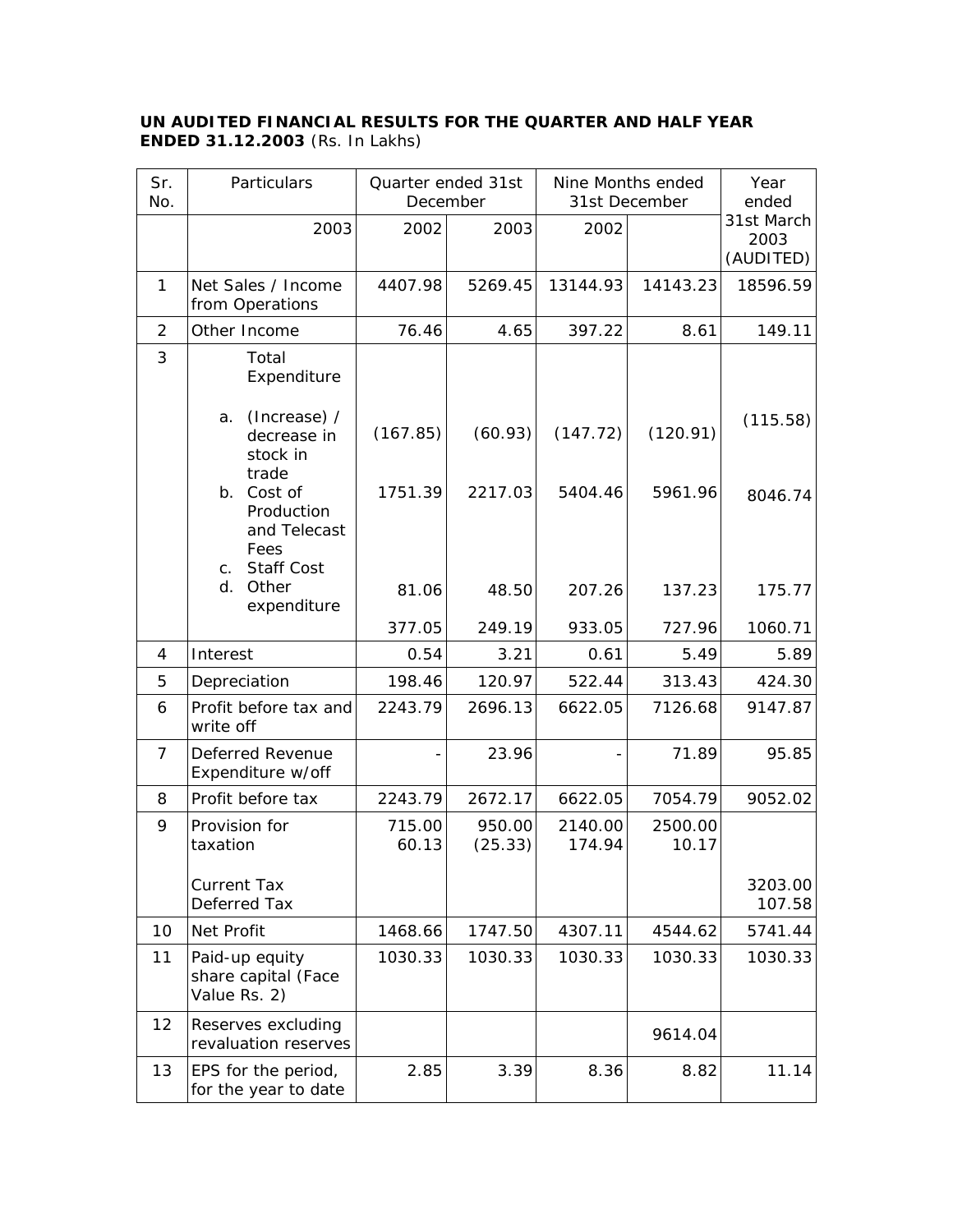|    | and for the previous<br>year (not<br>annualized)                 |       |       |       |                                     |          |
|----|------------------------------------------------------------------|-------|-------|-------|-------------------------------------|----------|
| 14 | Aggregate of Non-<br>promoter<br>Shareholding: (Refer<br>Note 4) |       |       |       |                                     |          |
|    | - Number of shares                                               |       |       |       | 21746000 21746000 21746000 21746000 | 21746000 |
|    | - Percentage of                                                  |       |       |       |                                     | 42.21    |
|    | Shareholding                                                     | 42.21 | 42.21 | 42.21 | 42.21                               |          |

## **Segment wise Revenue, Results and Capital Employed** (Rs. In Lakhs)

|                |                                                                            | Quarter ended<br>31st December |                | Nine months ended<br>31st December |                 | Year ended<br>31st March |
|----------------|----------------------------------------------------------------------------|--------------------------------|----------------|------------------------------------|-----------------|--------------------------|
| Particulars    |                                                                            | 2003                           | 2002           | 2003                               | 2002            | 2003<br>(AUDITED)        |
| 1              | Segment Revenue                                                            |                                |                |                                    |                 |                          |
|                | Commissioned<br>a.<br>Programs                                             |                                |                |                                    |                 |                          |
|                | Sponsored<br>Programs<br>Total                                             |                                |                |                                    |                 |                          |
|                |                                                                            | 3770.13                        | 4330.49        | 10700.13                           | 12161.31        | 16009.37                 |
|                | Less: Inter                                                                | 637.85                         | 938.96         | 2444.80                            | 1981.92         | 2587.22                  |
|                | segment revenue                                                            | 4407.98                        | 5269.45        | 13144.93                           | 14143.23        | 18596.59                 |
|                |                                                                            |                                |                |                                    |                 |                          |
|                | Total Net Sales / Income<br>from Operations                                | 4407.98                        | 5269.45        | 13144.93                           | 14143.23        | 18596.59                 |
| $\overline{2}$ | Segment Results:<br>Profit before tax and<br>interest from each<br>segment |                                |                |                                    |                 |                          |
|                |                                                                            | 2545.68                        | 2485.73        | 6494.42                            | 7160.99         | 9240.94                  |
|                | <b>Commissioned Programs</b>                                               | 157.06                         | 561.97         | 977.89                             | 900.53          | 1068.12                  |
|                |                                                                            | 2702.76                        | 3047.70        | 7472.31                            | 8061.52         | 10309.06                 |
|                | Sponsored Programs                                                         | 76.46                          | 4.65           | 397.22                             | 8.61            | 120.52                   |
|                | Total                                                                      | 2779.20                        | 3052.35        | 7869.53                            | 8070.13         | 10429.58                 |
|                | Add: (i) Other Income                                                      | 0.54<br>534.87                 | 3.21<br>376.97 | 0.61<br>1246.87                    | 5.49<br>1009.85 | 5.89<br>1371.67          |
|                | Total                                                                      |                                |                |                                    |                 |                          |
|                | Less: (i) Interest<br>(ii) Other un allocable<br>expenditure               | 2243.79                        | 2672.17        | 6622.05                            | 7054.79         | 9052.02                  |
|                |                                                                            |                                |                |                                    |                 |                          |